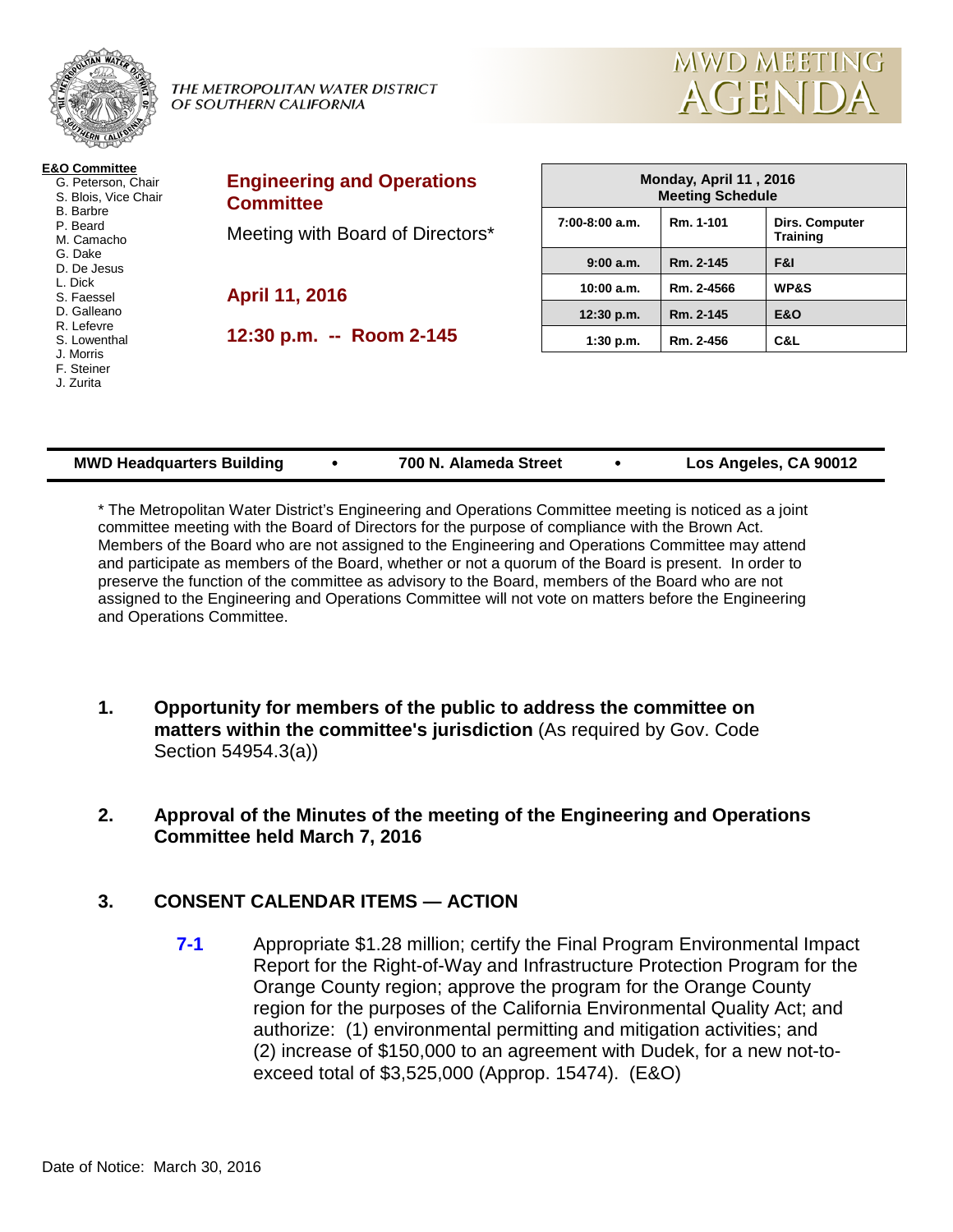#### **Recommendation:**

**Option #1:**

**Certify the Final Program Environmental Impact Report for the Right-of-Way and Infrastructure Protection Program for the Orange County region; adopt the Findings of Fact and the Mitigation Monitoring and Reporting Program; approve the program for the Orange County region for the purposes of CEQA, and** 

- **a. Appropriate \$1.28 million;**
- **b. Authorize environmental permitting and mitigation activities for the Orange County region; and**
- **c. Authorize increase of \$150,000 to an agreement with Dudek, for a new not-to-exceed total of \$3,525,000.**
- **7-2** Appropriate \$330,000; and authorize design to replace valves at Service Connections CB-12 and CB-16 on the Rialto Pipeline (Approp. 15480). (E&O)

**Recommendation:**

**Option #1:**

**Adopt the CEQA determination that the proposed action is categorically exempt, and**

- **a. Appropriate \$330,000; and**
- **b. Authorize design to replace calves at Service Connections CB-12 and CB-16 on the Rialto Pipeline.**
- **7-3** Authorize increase in change order authority for the seismic retrofit of the Upper Feeder's Santa Ana River Bridge (Approp. 15441). (E&O)

#### **Recommendation:**

**Option #1:**

**Adopt the CEQA determination that the proposed action has been previously addressed in the approved 2013 Mitigated Negative Declaration and Mitigation Monitoring and Reporting Program, and that no further environmental analysis or documentation is required, and that the fiscal aspect of a change order authority is not subject to CEQA, and**

**Authorize increase of \$160,000 in change order authority for the seismic retrofit of the Upper Feeder's Santa Ana Bridge, up to an aggregate amount not to exceed \$410,000.**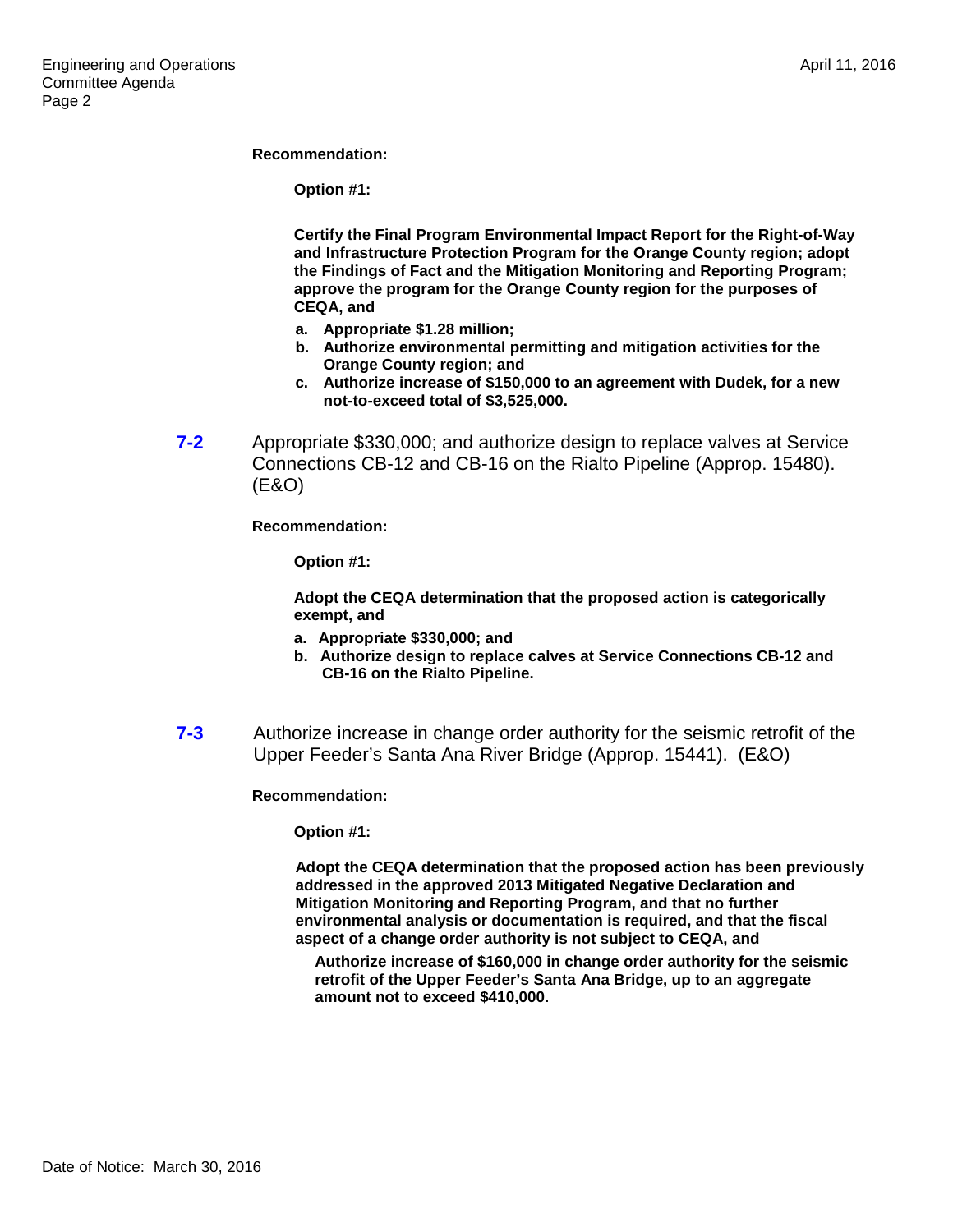# **4. OTHER BOARD ITEMS — ACTION**

**8-2** Appropriate \$1.37 million; and ratify the General Manager's award of \$634,425 contract to Fibrwrap Construction Services, Inc. (Approp. 15497). (E&O) **(Requires four-fifths vote of the Board)**

**Recommendation:**

**Option #1:**

**Adopt the CEQA determination that the proposed action was previously determined to be statutorily exempt and that no further environmental analysis or documentation is required, and**

- **a. Appropriate \$1.37 million; and**
- **b. Ratify the General Manager's award of a \$634,425 contract to Fibrwrap Construction Services, Inc. for emergency repairs on the Second Lower Feeder.**

### **5. BOARD INFORMATION ITEMS**

None

### **6. COMMITTEE ITEMS**

a. Status on new 50-year contract for Hoover power

### **7. MANAGEMENT REPORTS**

- a. Water System Operations Manager's report
- b. Engineering Services Manager's report

### **8. FOLLOW-UP ITEMS**

None

# **9. FUTURE AGENDA ITEMS**

### **10. ADJOURNMENT**